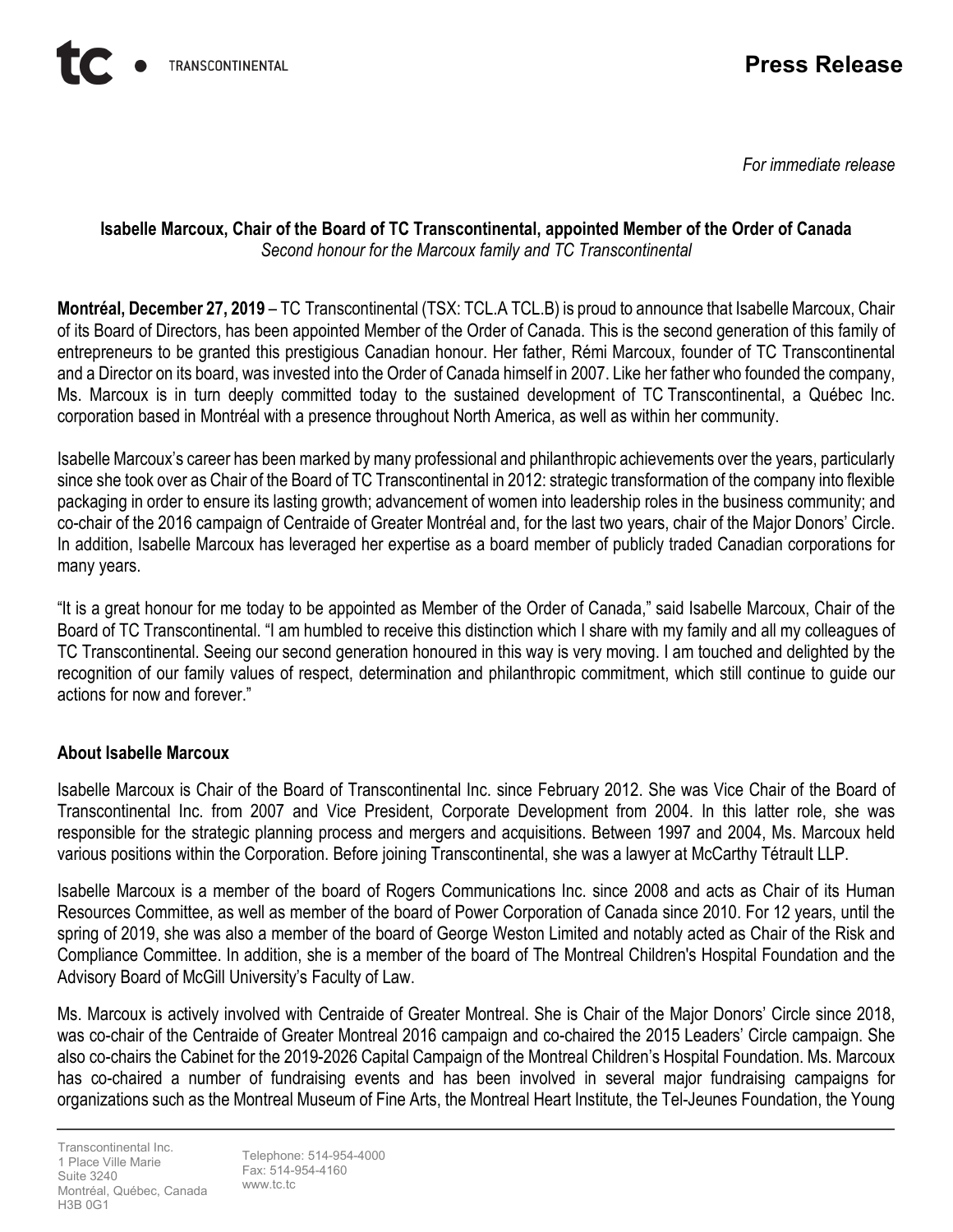Musicians of the World Foundation and the Foundation Montreal inc. In 2018, the non-profit organization Portage paid tribute to her at the *Soirée des Grands Philanthropes*, commending her outstanding community engagement.

In 2018, Isabelle Marcoux joined the exclusive Club des entrepreneurs of the Quebec Employers Council. This coveted distinction acknowledges her exceptional contribution to Québec's economic development. In 2017, she became the first Canadian to win the Visionary Award for Strategic Leadership from the global organization WomenCorporateDirectors Foundation (WCD), most notably in recognition of her proven leadership in making strategic decisions to ensure the organization's long-term growth. Also in 2017, Ms. Marcoux was inducted into the Women's Executive Network (WXN) Hall of Fame, after being named one of Canada's 100 most powerful women by the organization in 2010, 2012 and 2016. In 2016, she was awarded the prestigious Medal of the National Assembly of Quebec, recognizing the impact of her continuous community involvement. In 2015, the Fédération des chambres de commerce du Québec awarded her the Mercure Leadership Germaine-Gibara Award in the Large Business category, acknowledging the exceptional contribution of a businesswoman who has demonstrated audacity and influence throughout her career and within her industry. In previous years, Ms. Marcoux has been recognized on multiple occasions, including in 2007, when she was a recipient of Canada's *Top 40 under 40TM* award, a national program which honours 40 Canadians under 40 who have distinguished themselves in their roles.

Ms. Marcoux holds a Bachelor's degree in Political Science and Economics, and a Bachelor's degree in Civil Law, both from McGill University. She has been a member of the Quebec Bar since 1995. She is married to François Olivier and they are the parents of two children.

## **About the Order of Canada**

The Order of Canada is one of our country's highest civilian honours. Its Companions, Officers and Members take to heart the motto of the Order: DESIDERANTES MELIOREM PATRIAM (They desire a better country).

Created in 1967, the Order of Canada recognizes outstanding achievement, dedication to the community and service to the nation. Close to 7 500 people from all sectors of society have been invested into the Order. Those who bear the Order's iconic snowflake insignia have changed our nation's measure of success and, through the sum of their accomplishments, have helped us build a better Canada.

Appointments are made by the governor general on the recommendation of the Advisory Council for the Order of Canada.

### **About TC Transcontinental**

TC Transcontinental is a leader in flexible packaging in North America, and Canada's largest printer. The Corporation is also positioned as the leading Canadian French-language educational publishing group. For over 40 years, TC Transcontinental's mission has been to create quality products and services that allow businesses to attract, reach and retain their target customers.

Respect, teamwork, performance and innovation are the strong values held by the Corporation and its employees. TC Transcontinental's commitment to its stakeholders is to pursue its business activities in a responsible manner.

Transcontinental Inc. (TSX: TCL.A TCL.B), known as TC Transcontinental, has over 9,000 employees, the majority of which are based in Canada, the United States and Latin America. TC Transcontinental had revenues of more than C\$3.0 billion for the fiscal year ended October 27, 2019. For more information, visit TC Transcontinental's website a[t www.tc.tc](http://www.tc.tc/)